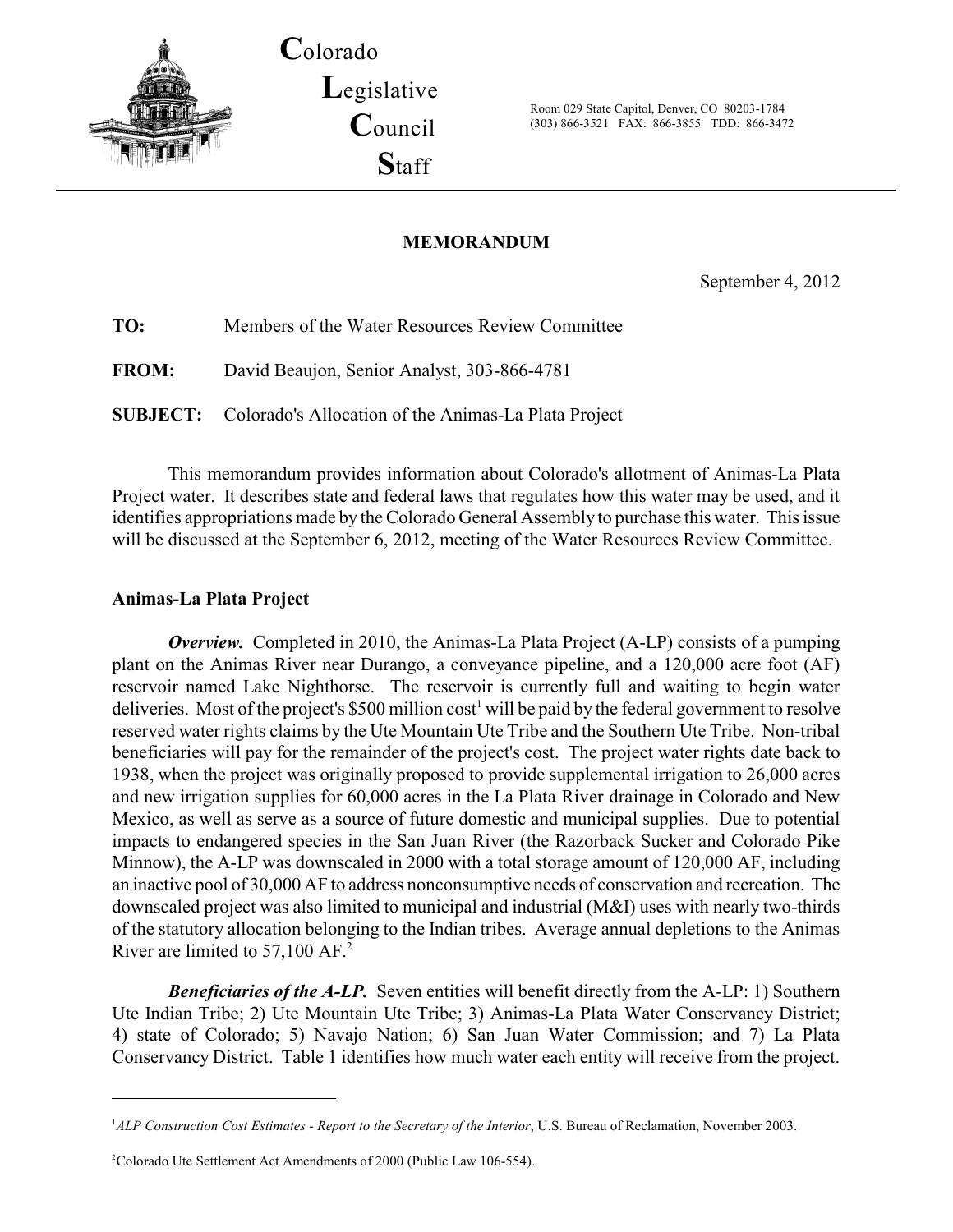| <b>Entity</b>                                        | <b>Allocation</b> (acre-feet) |  |  |
|------------------------------------------------------|-------------------------------|--|--|
| <b>Colorado Beneficiaries</b>                        |                               |  |  |
| Southern Ute Indian Tribe                            | 33,050                        |  |  |
| Ute Mountain Ute Tribe                               | 33,050                        |  |  |
| State of Colorado                                    | 10,460                        |  |  |
| Animas-La Plata Water Conservancy<br><b>District</b> | 5,200                         |  |  |
| Colorado subtotal                                    | 81,760                        |  |  |
| <b>New Mexico Beneficiaries</b>                      |                               |  |  |
| San Juan Water Commission                            | 20,800                        |  |  |
| Navajo Nation                                        | 4,680                         |  |  |
| La Plata Conservancy District                        | 1,560                         |  |  |
| <b>New Mexico subtotal</b>                           | 27,040                        |  |  |
| <b>Project Total</b>                                 | 108,800                       |  |  |

**Table 1 Animas-La Plata Project Water Allocation**

*Source: Public Law 106-554*

*Operation of the A-LP.* The project will be operated by the Animas-La Plata Operation, Maintenance, and Replacement Association representing the six project participants, with the possibility of the state of Colorado being the seventh member once it completes its option to purchase water in the project. Project water users will pay their proportionate share of the annual operation and maintenance costs of the project. Federal funding for recreation was removed from the downscaled project in 2000. However, the Animas-La Plata Water Conservancy District is developing a recreation plan for Lake Nighthorse and the surrounding area.

## **Use of Colorado's A-LP Allocation**

Under the Colorado Ute Settlement Act Amendments of 2000, the state of Colorado is allotted 10,460 AF of water — or 5,230 AF of depletions — in the A-LP Project. In order to acquire this water, Colorado must either purchase this water directly or identify municipal and industrial water suppliers who are willing to purchase the state's allotment. The cost of Colorado's A-LP Project water is approximately \$3,550 per AF based on the repayment of capital costs and interest during construction (IDC), plus an estimated \$90,000 annually for operations and maintenance costs. The Colorado Water Conservation Board (CWCB) is currently negotiating with federal Bureau of Reclamation regarding the IDC and the amount of water to be purchased by the state.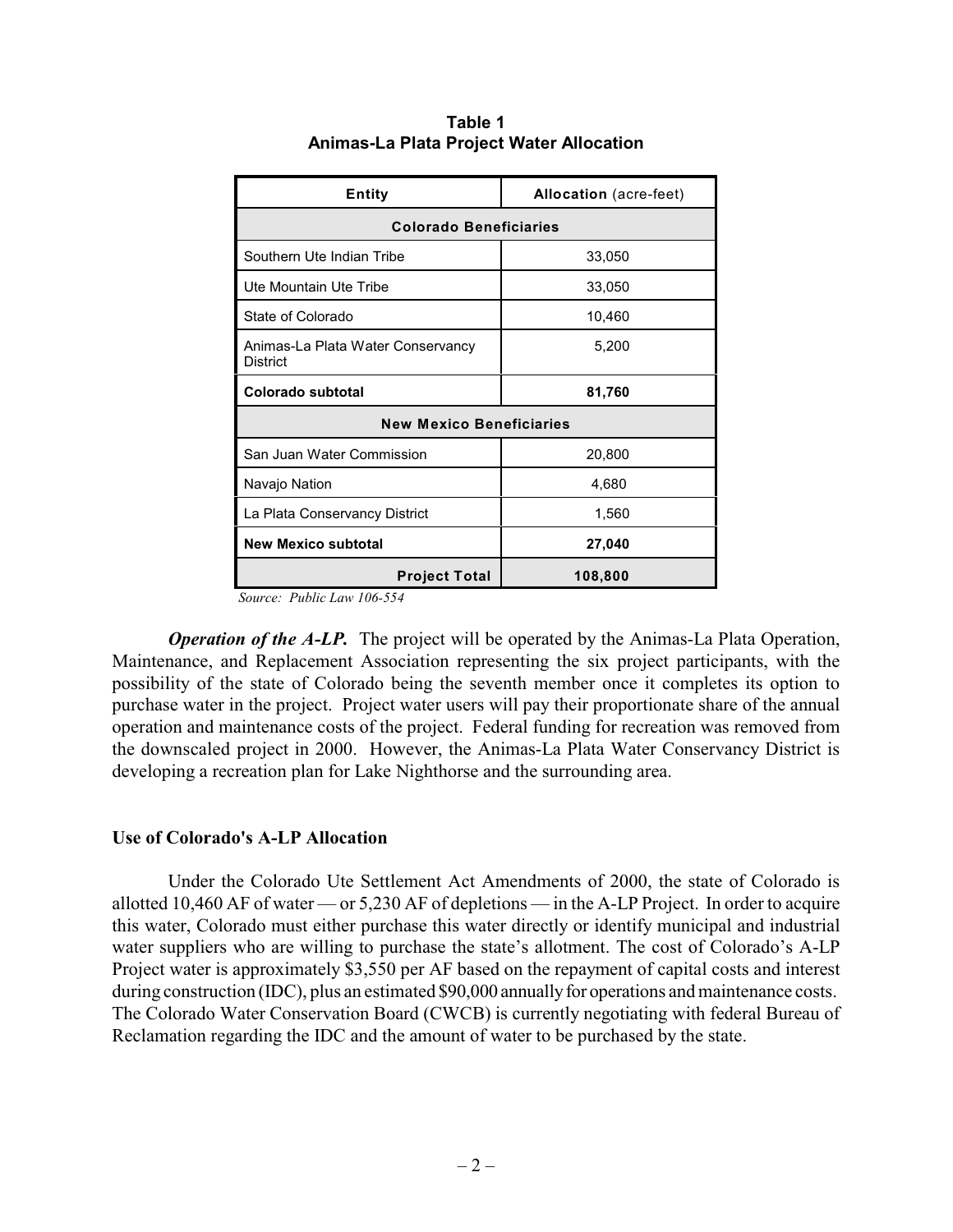*Moneys appropriated to purchase Colorado's A-LP allotment.* In 2010, the Colorado General Assemblyappropriated \$12 million for three consecutive years, starting June 30, 2011, from the Perpetual Base Account of the Severance Tax Trust Fund for the purchase of the state of Colorado's allotment of A-LP Project water. The final payment was authorized in the 2012 CWCB Construction Fund bill.<sup>3</sup>

*CWCB authority to dispose of Colorado's A-LP allotment.* The 2010 law authorized the CWCB to:

- enter into a contract or other agreement with the U.S. Bureau of Reclamation to acquire all or a portion of Colorado's allocation of water in the A-LP;
- contract with and allocate water to local entities and water providers;
- receive and expend moneys from entities in repayment;
- undertake operations, maintenance, and replacement costs;
- pay the costs of storage or other necessary expenses;
- utilize the water acquired; and
- undertake such action as is necessary to lease, sublease, exchange, sell, assign, or otherwise effectuate the use of the project water acquired.<sup>4</sup>

*Possible uses of Colorado's A-LP allotment.* According to the CWCB, use of Colorado's allotment is limited by Colorado water law and water court decrees. In general, these laws limit use of the allotment within the Southwester Water Conservation District boundaries that include Archuleta, Dolores, La Plata, Montezuma, San Juan, San Miguel, and parts of Hinsdale, Mineral, and Montrose Counties.

The CWCB is currently in preliminary negotiations with the La Plata Archuleta Water District to purchase part of the state's water allocation. According to the state's purchase agreement with the federal Bureau of Reclamation, the state cannot sell its project water for an amount greater than the original purchase price. The CWCB has indicated that it intends to have all future proceeds from the sale of water return to the CWCB Construction Fund to pay for future state water projects. The CWCB is also exploring the potential use of the state's allotment in a compact compliance water bank. This water could be released during water shortages to ensure that downstream states receive their Colorado River entitlements under the Colorado River Compact and related laws. Without this water, Colorado may be forced to curtail certain in-state diversions to satisfy the downstream state's water delivery obligations.

*Animas-La Plata Water Conservancy District.* Under the 2000 federal law, the Animas-La Plata Water Conservancy District is allotted 5,200 AF of water — or 2,600 AF of depletions — from the A-LP. In 2001, the district sold its allocation to the Colorado Water Resources and Power Development Authority for \$7,256,750. The authority also dedicated \$15 million for the development of water supply projects in the La Plata River Basin. The authority's moneys were obtained from a \$30 million appropriation from the CWCB Construction Fund in

Senate Bill 12S-002 3

 ${}^{4}$ Section 39-29-109 (2)(a)(VIII)(B), C.R.S.